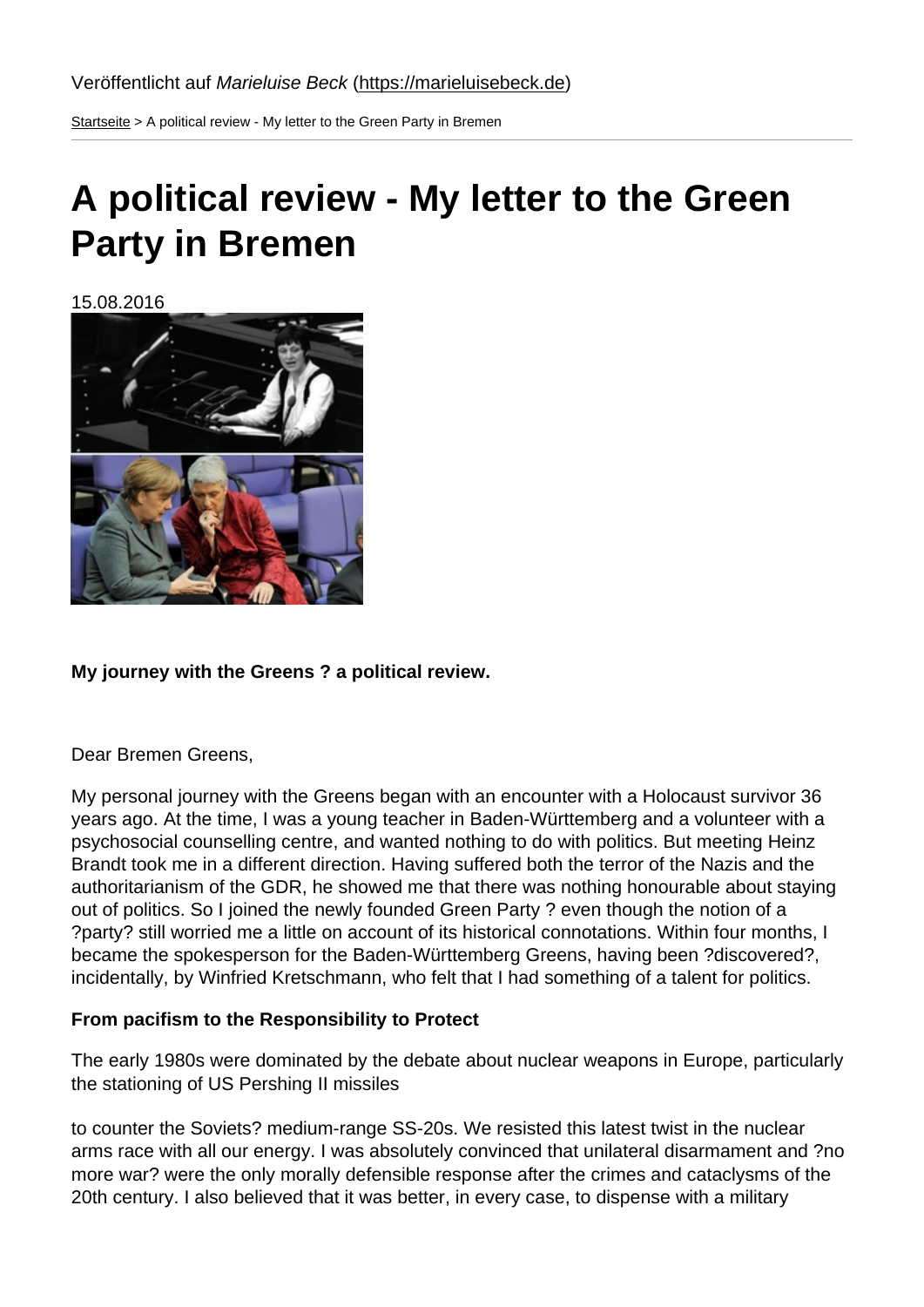defence against a potential aggressor ? non-violent resistance was the only way to save lives.

It was only many years later, when I was touched by the wars in the disintegrating Yugoslavia and visited Bosnia many, many times, that my perspective changed. For the first time in my life, I learned to recognise the sound of artillery fire as I sat in Zenica?s basements with people gripped by fear that the defences around the city would not hold. The Bosnian Muslims knew that if the Chetniks broke through, this would mean expulsion and death ? and, for the women, the threat of sexual violence. This different perspective turned my ideas on their head. During those wars, it was the victims who rightly asked why we were not protecting them. And once again, it was a Jewish voice ? in this case, the voice of the heart surgeon and Warsaw Ghetto survivor Marek Edelman ? who urged the world not to stand by and watch the killing in Bosnia any longer. I joined a small group of like-minded people who supported this view, and remember only too well that this position was regarded as an outrage by many in the Green Party. This focus on the victims was our constant refrain over subsequent years, not only in Bosnia, where the catastrophe of Srebrenica taught us that the unthinkable was still possible ? a genocide in the heart of Europe just 50 years after the end of the Second World War.

During that time, many people in Bremen did whatever they could to help the suffering people of Bosnia. The cities of Tuzla and Lukavac were not as well-known as Sarajevo, but they too were cut off from all supplies for months at a time. The first convoy, carrying 180 tonnes of flour, sugar and oil, to finally reach these two cities after eight months of siege came from our association ?Brücke der Hoffnung? ? Bridge of Hope, from our city. Lukavac now has a Bremen Square as the city?s expression of thanks.

Focusing on the victims always means campaigning for human rights as well: for freedom, for security, for minorities? rights to protection and equality, for the right to diversity, for the right to be different. This human rights policy is one of the Greens? strongest pillars. And of course, it also includes environmental and social rights: the right to clean water, to healthy food, to education and health care.

# **From ?foreigners? issues? to immigration policy**

Under the Red-Green Government, I was the first Green Commissioner for Foreigners? Issues ? a role which we recast as the Federal Government Commissioner for Migration, Refugees and Integration ? and helped to shape the debate about Germany as an immigration country. It was often an uphill struggle. The conservatives steadfastly refused to accept what had long been the reality, namely that Germany was an immigration country, with all the new challenges that this created. Our position came under vigorous attack and the mood was inflammatory, especially when Germany began to discuss issues such as dual citizenship and the wearing of the headscarf. At that time, it was not yet technically possible to insult others and even issue death threats with a click of the mouse. Instead, the insults and threats came on postcards or in phone calls. My assistant at the time made many of these messages disappear before I ever got to see them, a kindness for which I am grateful to this day.

## **Ending the division of Europe**

After the Greens lost their place in Germany?s coalition government, the third phase of my work dealt with policy in and for Eastern Europe. I would never have gained such a rapid understanding of the profound extent of Europe?s division ? agreed at the Crimea Conference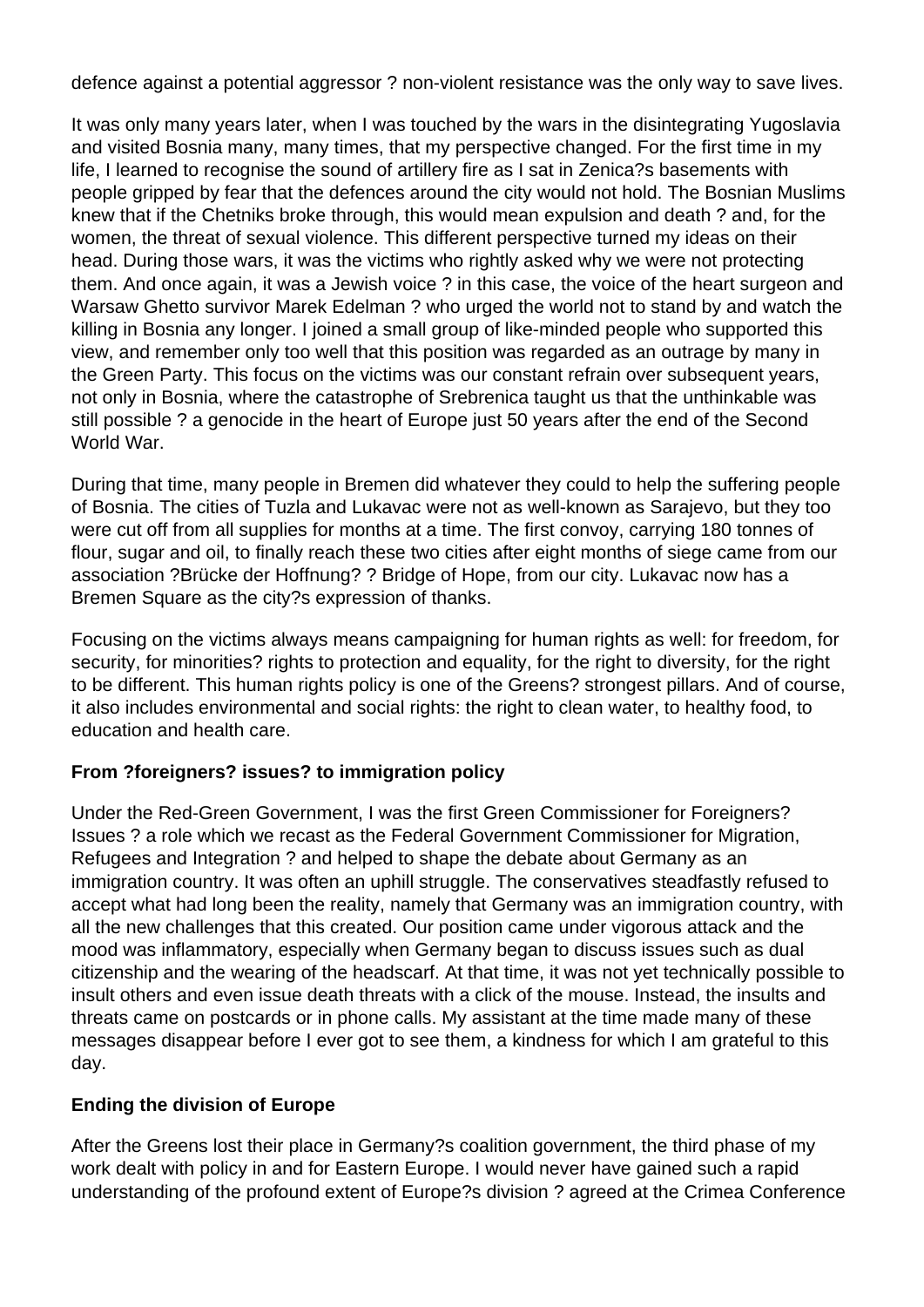in 1945 ? were it not for the magnificent efforts of the Heinrich Böll Foundation, which established an excellent network of civil rights activists, environmentalists, critical journalists and women?s rights campaigners in most of the Central and Eastern European countries. The historical responsibility for this region of Europe, so long cut off from democracy and human rights, is, I firmly believe, still one of the Greens? foremost tasks. Anyone wishing to understand Eastern Europe should not focus solely on Putin and the Kremlin. They should listen to people like Arseny Roginsky from the Russian

civil rights society Memorial, who was sent to the gulag for his historical research on the Stalinist period. They should encounter Lyudmila Alexeyeva, who ? under the protection of the Helsinki Agreements ? began to rally a fledgling civil rights movement. They should know that in Belarus, one in four civilians died at the hands of the SS and the Wehrmacht, and that there were once Jewish communities along the Neman River. They should be aware that Ukraine was one of the main territories on which the Wehrmacht conducted its war of annihilation, and that this was where the German Reich recruited most of its forced labourers from the Soviet population, deporting them to Germany in their millions. And, of course, they should know that all these places formed the backdrop to the Shoah.

A Green should also know that the invasion of Poland in 1939 was preceded by a shameful pact between Hitler and Stalin on the carve-up of the Baltic countries, Poland and Bessarabia, which remained in place until 1941, ruthlessly subjecting the people in these countries to the brown and red terror. Cities such as Kharkiv, Dnipropetrovsk and Odessa have large Jewish communities still ? or again. The intelligentsia in Russia, but also in Ukraine, is mostly Jewish. One of them is Alexey Botvinov, the brilliant pianist from Odessa, with whom we spanned the musical arc between Bremen and Odessa.

#### Bremen: buten un binnen [In and out]

For me, politics always means people. I am aware of the rumour that is being spread about me ? that I have not done enough to promote Bremen?s interests. In fact, during my time as a Member of Parliament, I have built up a range of contacts with the city and have formed relationships which endure to this day. They include links with a number of schools that have signed up to the Schools against Racism campaign: I am their project patron. There is the arts centre, Kulturladen Huchting, which has been so supportive of my work. There are the social workers at VAJA, who are committed to delivering youth outreach services; the self-confident women at Quirl; the training centres for marginalised young people; the beekeepers from Oberneuland; the gospel and hip hop communities from Bremerhaven; the boxing club for young migrants; the churches? outreach for women; the Cathedral Choir, now performing as the RathsChor; and there is also the big table at Wernigeroder Straße 10, where people from all over the city and from many different backgrounds come together ? more than 2,500 of them, in fact, have visited  $Beck@Home$  [2] in recent years. The discussions were open-ended and intense and dealt with controversial issues. No topics were off-limits, and I was always happy to see that at the end of the evening, even after three or four hours, there would still be small groups of people st[anding on the s](mailto:Beck@Home)idewalk and continuing the debate. I always saw this as being part of my work for the party ? for committees and official structures are all well and good, but reaching out to the people around us is what the party is really about.

Over the years, my small team and I have involved a great many leading figures in the political debate in Bremen. We organised events on a wide range of issues: the right to die with dignity, hydrogen-powered aircraft, stem cells, data protection, railway noise pollution, women?s issues, nuclear disasters, and the crossover between the ultra right and progressive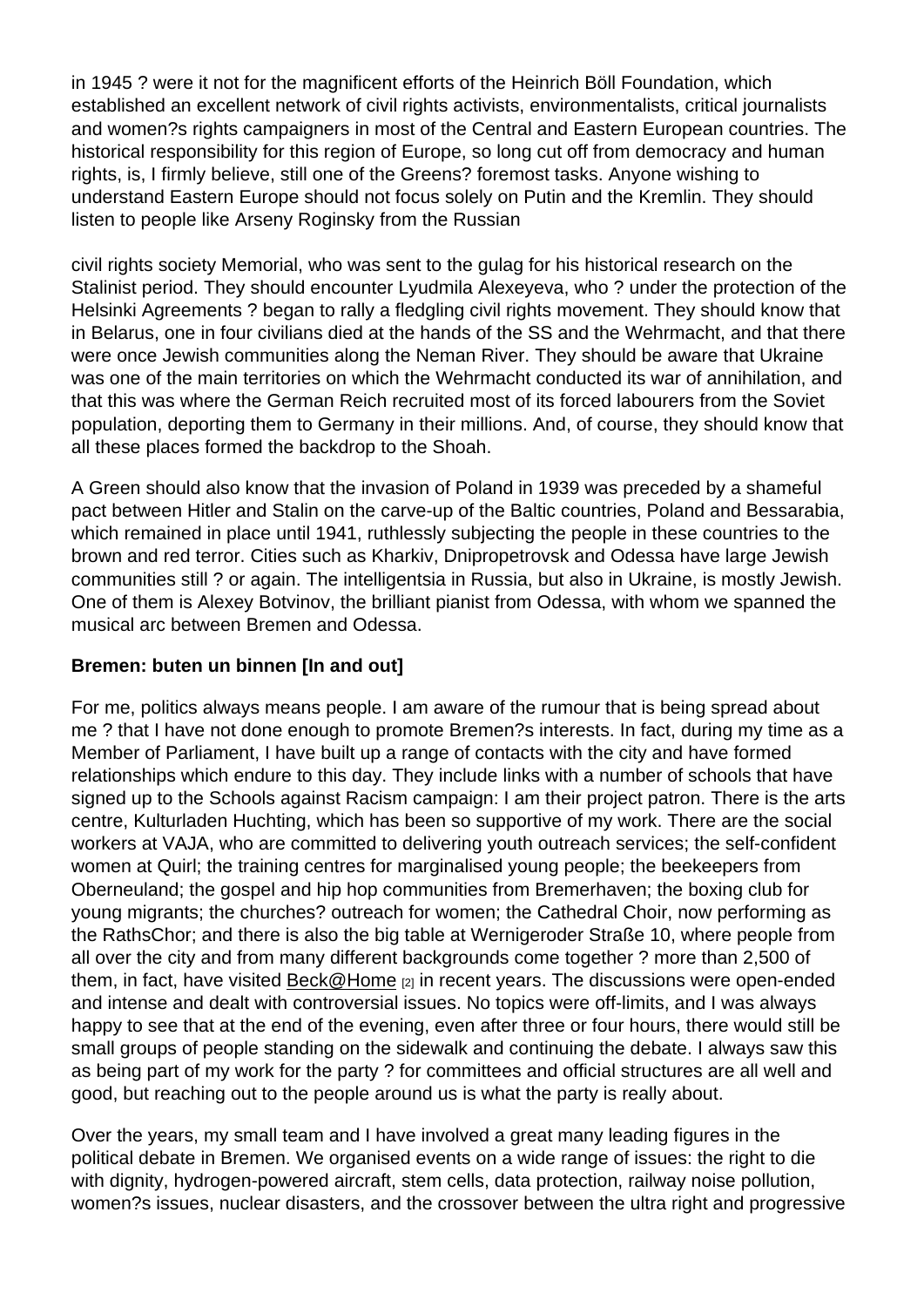politics (Querfront). We discussed events in Darfur, Tunisia, Afghanistan, Pakistan, Iran, the Balkans and Eastern Europe. We embraced creative formats: we read political biographies and political noir in the living room, watched films and attended concerts, large and small. Even the music we listened to struck a political note: from hip hop in Xhosa and Russian punk to the works of Odessa-based composers Silvestrov, Freidlin and Karamanov.

I am grateful that with your trust and support over so many years, I had the opportunity to follow my beliefs, to meet with others who shared my views and thus forge friendships and justify the hopes that I have always invested in the Green Party. In some cases, we were even able to offer protection ? a small gesture, given the amount of suffering there is in the world, but it made all the difference to the recipients.

They included imprisoned members of the opposition in Belarus, whom I sponsored in order to improve their conditions of detention and ensure they were not forgotten. All of them, I am happy to say, have now been freed. Some of you may know about the Lebanese single mother and her seven children whom we have been assisting for 13 years, or about the three children in Iraq and their desperate seven-year campaign to be reunited with their parents who had fled to Bremen, or little Faris, abducted by his father and taken to Tunisia, who, I am pleased to say, was finally returned to his mother in Findorff after our determined intervention.

#### **Green means taking sides**

Today, 36 years after joining the party, I know that awareness of the annihilation of Jewish life in Europe is the seedbed that nurtures my thinking and actions. I am filled with gratitude for the strength that I gained from knowing Juri Elperin, who was displaced from Berlin, later moved to Russia and finally returned to Berlin in the last years of his life.

For me, Green politics always meant not staying cocooned within our own circle but reaching out to wider society. And it meant taking sides for the victims of injustice and violence. The Nobel Prize Laureate Elie Wiesel, who died not long ago, sent a very clear message to those of us who were born afterwards: ?We must always take sides. Neutrality helps the oppressor, never the victim. Silence encourages the tormentor, never the tormented.? That means dispensing with impartiality. It means taking sides against the crimes committed even by the established democracies: Abu Ghraib, Guantanamo, the intervention in Iraq based on false intelligence. It means standing with the people of Afghanistan who are being terrorised by the Taliban. It means defending the right of Israelis and Palestinians alike to live in safe borders. It means standing firm against violence and impunity in Chechnya. Natalya Estemirova, whom I knew well, was just one of those who did so: she paid for her courage with her life. It means taking sides against authoritarian regimes. As a Member of the Parliamentary Assembly of the Council of Europe, I have pushed through critical reports and resolutions, despite opposition, in order to support the democratic movements in Eastern Europe. These documents are an important frame of reference that civil rights activists can invoke in their dealings with governments. And it means taking sides when the European peace order is lifted off its hinges by Russian aggression against Ukraine.